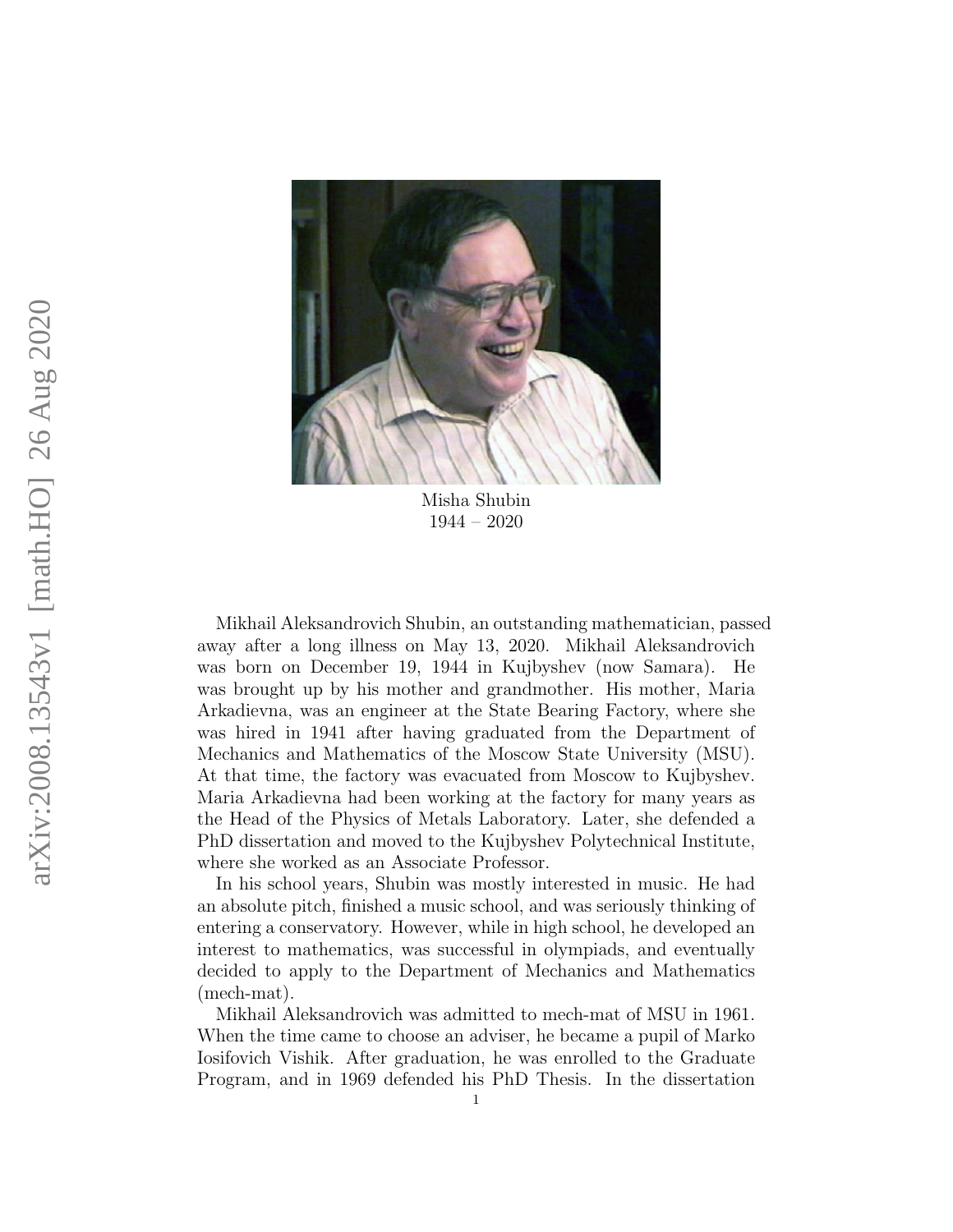he derived formulas for computing the index of matrix-valued Wiener-Hopf operators. In particular, for the study of families of such operators, he had to generalize a theorem of Birkhoff stating that a continuous matrix-valued function  $M(z)$  defined on the unit circle  $|z|=1$  can be factored as

$$
M(z) = A_{+}(z)D(z)A_{-}(z),
$$

where  $A_{+}(z)$  and  $A_{-}(z)$  are continuous and have analytic continuations to the interior of the unit circle and its exterior (infinity included), respectively;  $D(z)$  is a diagonal matrix with the entries  $z^{n_j}$  on the diagonal, with integer  $n_j$ . Shubin considered the problem about what happens when the matrix M depends continuously on an additional parameter t. The Birkhoff factorization can not be made continuous in t. Mikhail Aleksandrovich showed that if one relaxes the condition that  $D(z)$  is diagonal, allowing it to be just triangular, then the factorization can be done continuously with respect to t.

Another paper [\[13\]](#page-8-0) from that period deserves to be mentioned. Let a family of closed subspaces of a Banach space depend analytically on a multi-dimensional complex parameter. This means that locally with respect to the parameter there exists a holomorphic projectorvalued function, with the subspaces from the family being the ranges of the corresponding projections. One wonders whether there exists such a globally holomorphic projector-valued function. Shubin proved that if the domain of the parameter is holomorphically convex (or a more general Stein complex space), the answer is positive. That required application of a recent result of L. Bungart, which generalized to an infinite-dimensional situation a difficult and not old at that time theorem by H. Grauert claiming that holomorphic and topological classifications of vector bundles over Stein spaces coincide. This result of Shubin has become classical and extensively used in the operator theory. The paper was one of early manifestations of the broad range of Mikhail Aleksandrovich's knowledge.

The notion of a pseudodifferential operator was formalized in the mid-sixties, and the rapid development of the micro-local analysis ensued. The micro-local analysis, one way or another became central to practically all works by Shubin. In collaboration with V. N. Tulovsky [\[9\]](#page-8-1), he studied the spectral asymptotics of an operator P of order  $m > 0$ with a Weyl symbol in  $\mathbb{R}^n$ . The spectrum of this operator is discrete, if the symbol satisfies the following conditions:

<span id="page-1-0"></span>(1) 
$$
|D^{\alpha}p(y)| \leq C_{\alpha}(1+|y|)^{m-\rho|\alpha|},
$$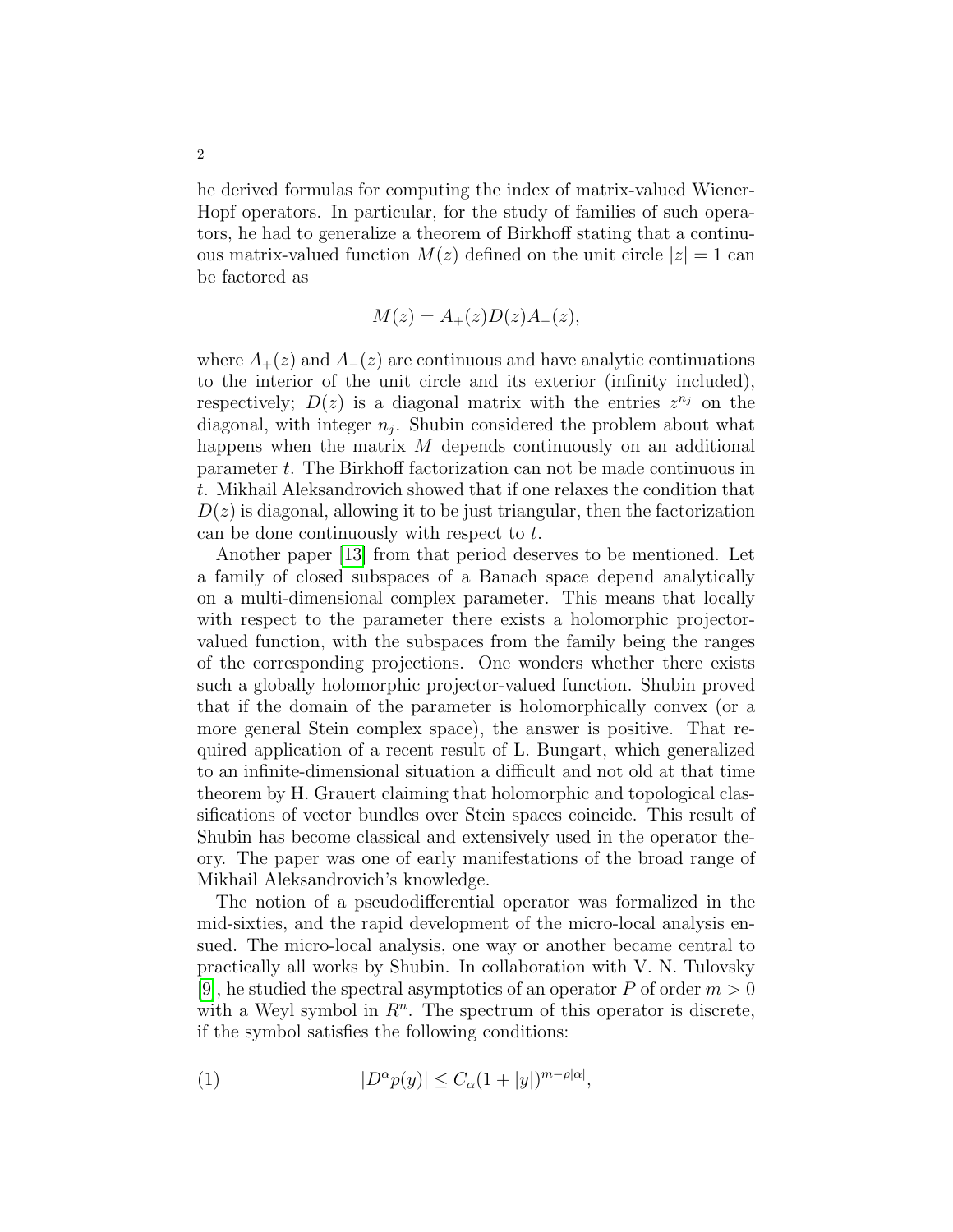where  $0 < \rho \leq 1$ ,

(2) 
$$
|D^{\alpha}p(y)| \leq C_{\alpha}p(y)|y|^{-\rho|\alpha|},
$$

and

$$
(3) \t\t\t p(y) \ge a|y|^{m_0}
$$

for large  $|y|$ , where the numbers a and  $m_0$  are positive. Under some additional assumptions about the symbol, they proved that when  $\lambda$ goes to infinity, the number of the eigenvalues that do not exceed  $\lambda$ asymptotically equals  $(2\pi)^{-n}$  times the measure of the set  $\{y: p(y)$  $\lambda$ . They also obtained a remainder estimate. The method of the proof (which has became popular since) was remarkable: they applied techniques of micro-local analysis to construct approximate spectral projections, and then used variational methods. The class of operators with symbols satisfying [\(1\)](#page-1-0) is frequently called the Shubin class.

In the second half of seventies, Mikhail Aleksandrovich worked mostly on spectral theory of operators with almost periodic and random coefficients. He introduced a class of pseudodifferential operators with almost periodic symbols and studied spectral properties of selfadjoint operators from this class. He also proved existence of the density of states and of the Fermi energy for such operators. Let A be an elliptic selfadjoint almost periodic differential operator in  $\mathbb{R}^n$  and let  $\Omega_k$  be a family of "good" (e.g., with smooth boundary) increasing domains that exhaust the space and such that the ratio of their surface areas to the volumes goes to zero as  $k$  increases (so-called Fölner condition). Consider the operator A in  $\Omega_k$  with selfadjoint elliptic boundary conditions (e.g., Dirichlet). Let  $E_i(k)$  be its eigenvalues taken in non-decreasing order and counted with their multiplicities. Let  $N_k(E)$  be the number of these eigenvalues that are less than  $E$ . The density of states is the limit of  $N_k(E)/|\Omega_k|$  when  $k \to \infty$ , and the Fermi energy  $E^F(\rho)$  is the limit

$$
\frac{1}{p(k)}(E_1^{(k)} + \ldots + E_{p(k)}^{(k)}),
$$

where  $k \to \infty$  and  $p(k)/|\Omega_k| \to \rho$ .

These works constituted his Doctor of Science (the degree in Russia roughly equivalent to Habilitation) Dissertation, which he defended in 1981 in Leningrad. There Shubin also developed functional calculus of pseudodifferential operators with almost periodic symbols, proved that the spectrum in different function spaces is the same, that the spectral ζ function admits analytic continuation, and derived a formula for the index [\[14](#page-8-2)[–17,](#page-8-3) [19,](#page-8-4) [20\]](#page-8-5). In particular, he used the  $II_{\infty}$ -factor introduced by Coburn, Moyer and Singer.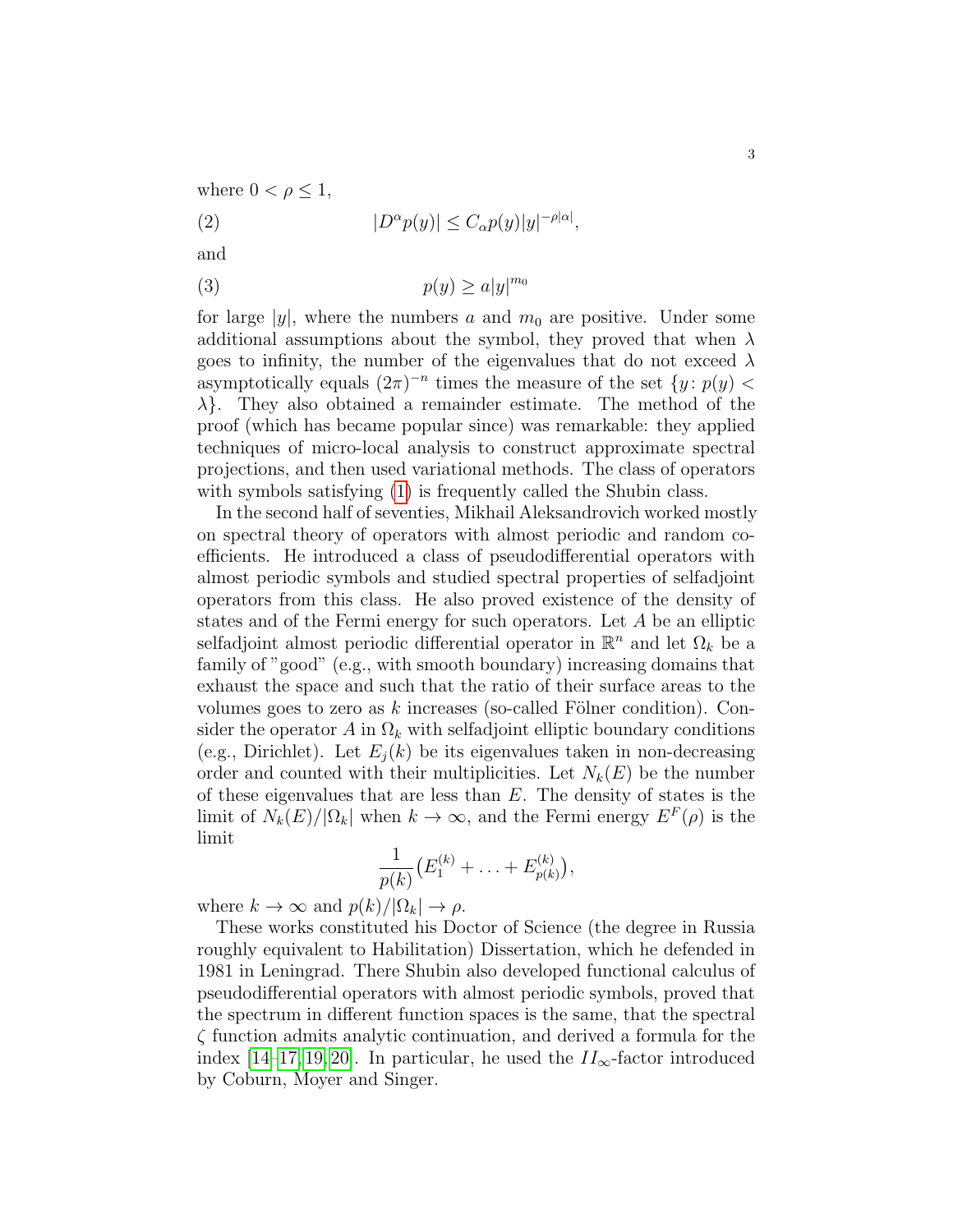The methods used for studying operators with almost periodic coefficients are reminiscent of those that are known for operators with random coefficients. Following this connection, in collaboration with B. V. Fedosov [\[10\]](#page-8-6), Shubin derived a formula for the index of elliptic operators in  $\mathbb{R}^n$  with homogeneous random fields as coefficients. Because these operators are not Fredholm in the standard sense, their index is defined in terms of traces in von Neumann algebras. Together with S. M. Kozlov [\[5,](#page-7-0) [6\]](#page-7-1), they studied the problem of equality of the spectra in different functional spaces.

Shubin has made also a significant contribution to the theory of operators with periodic coefficients. In the joint work with D. Schenk [\[11,](#page-8-7)[12\]](#page-8-8) they derived a complete asymptotic expansion (when the energy goes to infinity) of the density of states for the Hill operator with a smooth potential. One of the difficulties here came from the fact that for a generic potential all gaps in the spectrum are open, and thus the expansion can not be differentiable. Only recently, the multidimensional analog of this result has been obtained by L. Parnovski and R. Shterenberg.

In 1982 E. Witten introduced a deformation of the de Rham complex associated with a Morse function on a closed manifold, and used it for a new proof of the Morse inequalities. S. P. Novikov and M. A. Shubin [\[7\]](#page-7-2) noticed that the Witten's deformation can be applied to the following situation. Let  $M$  be a closed manifold with an infinite fundamental group, and let  $M$  be its universal covering space. Introduce a Riemannian metric on  $M$  and lift it to  $\widetilde{M}$ . Consider the Laplacian  $\Delta_p$  acting on p-forms on  $\widetilde{M}$ , and let  $K_p(x, y)$  be the Schwartz kernel of the orthogonal projection onto the null-space of  $\Delta_p$ . The fundamental group  $\pi_1(M)$  acts on  $\overline{M}$ , and  $K_p(x, y)$  is invariant with respect to this action. One can define  $L^2$ -Betti numbers as follows:

$$
\beta_p(M) := \int_F \operatorname{tr} K_p(x, x) \, dx,
$$

where F is a fundamental domain of the action of  $\pi_1(M)$  on  $\widetilde{M}$ . Novikov and Shubin proved that if  $f(x)$  is a Morse function on M, then the Morse inequalities remain valid if one replaces the usual Betti numbers by their  $L^2$  analogs. They also introduced a new system of invariants of a manifold that was named later the Novikov–Shubin invariants. Let  $N_p(\lambda, x, y)$  be the Schwartz kernel of the spectral projection for the operator  $\Delta_p$ , and let

(4) 
$$
N_p(\lambda) := \int_F \text{tr } N_p(\lambda, x, x) dx.
$$

4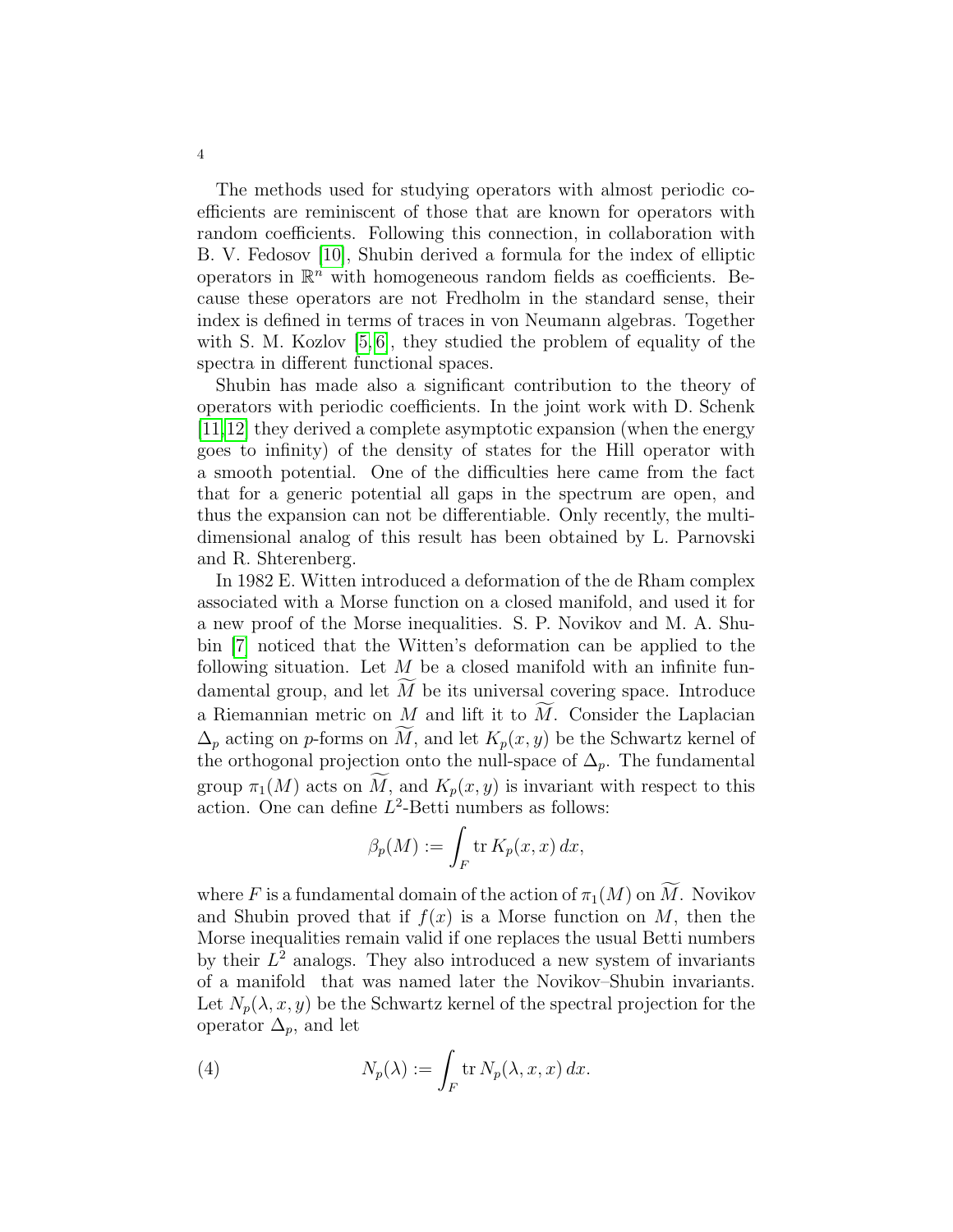The invariant  $\alpha_p$  is the smallest number, for which

$$
N_p(\lambda) - \beta_p(M) = O(\lambda^{\alpha_p})
$$

as  $\lambda \to 0$ . Later, Shubin and M. Gromov showed [\[27\]](#page-8-9) that  $\alpha_p$  are homotopic invariants of M. These papers with Novikov and with Gromov treat also a more general case of a representation of the fundamental group  $\pi_1(M)$  in a  $II_1$ -factor.

The classical Riemann–Roch theorem can be interpreted as a formula for the change of the index of the Cauchy–Riemann operator that occurs when one enforces a divisor of zeros and singularities. Some generalizations of this theorem to elliptic operators were obtained in the works by V. G. Maz'ya and B. A. Plamenevski and N. S. Nadirashvili. M. A. Shubin, in collaboration with M. Gromov, obtained far reaching generalization of these theorems for elliptic operators acting on sections of vector bundles over closed manifolds, as well as for the "divisors" that are not necessarily discrete. We will formulate one of their results. Let A be an elliptic differential operator acting on sections of a vector bundle  $E$  over a closed manifold  $M$ ;  $E^*$  is the dual bundle to  $E$  and A∗ is the transposed operator to A. A rigged divisor is a quadruple  $(D^+, L^+, D^-, L^-)$  where  $D^+, D^-$  are disjoint nowhere dense closed sets in  $M$ , and  $L^+$ ,  $L^-$  are finite-dimensional spaces of distributions with the values in E and  $E^*$  and with supports lying in  $D^+$  and  $D^-$  respectively. By  $L(\mu, A)$  we denote the space of smooth sections of E over  $M\backslash D^+$  that can be extended to distributions u over M with values in E such that u is orthogonal to  $L^-$ , and  $Au \in L^+$ . Then

(5) 
$$
\dim L(\mu, A) = \text{ind } A + \deg_A(\mu) + \dim L(\mu^{-1}, A^*).
$$

Here  $\mu^{-1} := (D^-, L^-; D^+, L^+)$  and  $\deg_A(\mu)$  is some "degree" of the rigged divisor (usually explicitly computable), which we will not define here. Note that if one writes the above equality as

$$
\dim L(\mu, A) - \dim L(\mu^{-1}, A^*) = \text{ind } A + \deg_A \mu, A,
$$

it can be interpreted as the perturbation of the index occurring when one enforces a divisor of "zeros and singularities."

Later, Shubin obtained an  $L^2$ -version of this result for non-compact regular coverings of compact manifolds.

In the second half of the 90s and in the beginning of 2000s, Shubin extensively studied, both on his own and in collaboration with V. G. Maz'ya and V. A. Kondratiev, criteria of discreteness of the spectrum and of essential self-adjointness for Schrödinger operators with electric and magnetic potentials [\[33](#page-9-0)[–37\]](#page-9-1). These papers are related to the following result of A. M. Molchanov that was obtained in 1953.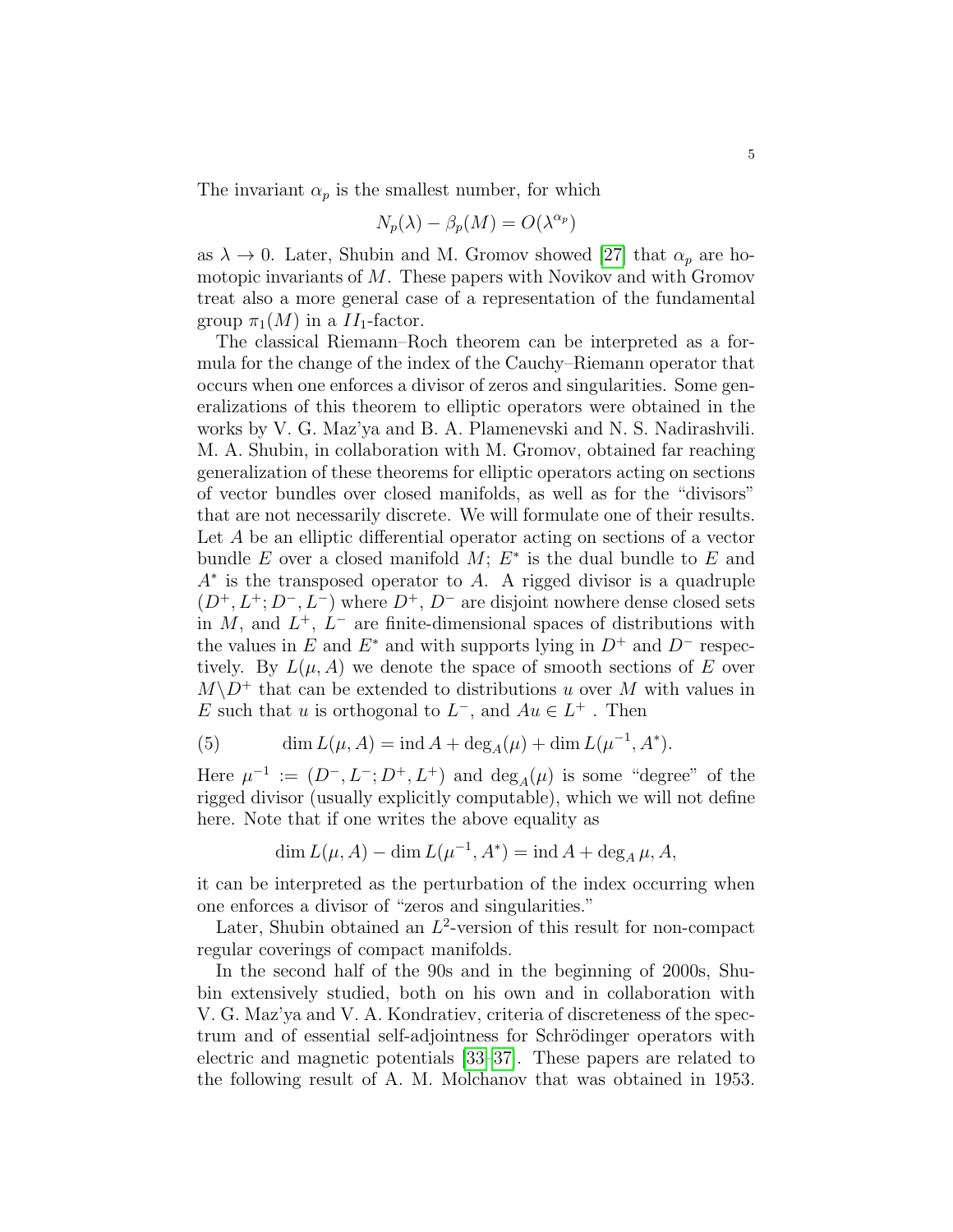Let  $H = -\Delta + V(x)$  be a Schrödinger operator in  $\mathbb{R}^n$  with a locally integrable potential  $V(x)$ . A. M. Molchanov showed in 1953 that the following condition is equivalent to the discreteness of the spectrum of the operator H: for every  $d > 0$ 

$$
\inf \int_{Q_d \backslash F} V(x) \, dx \to \infty
$$

when  $Q_d \to \infty$ . Here  $Q_d$  is a cube of side d, the sides of which are parallel to the co-ordinate axes, and the infimum is taken over compact sets F such that their Wiener capacity cap F does not exceed  $\gamma$  cap  $Q_d$ (such sets are called  $\gamma$ -negligible), and  $\gamma$  is small enough. Giving an answer to I. M. Gel'fand's question, Maz'ya and Shubin showed that every  $\gamma$  such that  $0 < \gamma < 1$  works. Moreover, one can make  $\gamma$  depend on d in such a way that

$$
\limsup_{d \to 0} \gamma(d)d^{-2} = \infty.
$$

For operators with a magnetic potential, the discreteness of the spectrum criteria were obtained in terms of an "effective" scalar potential introduced for that purpose.

In the paper "Can one see the fundamental frequency of a drum?" [\[38\]](#page-9-2) Maz'ya and Shubin obtained a beautiful and far reaching generalization of the following result by W. K. Heiman: let  $\Omega$  be a simply connected domain in  $\mathbb{R}^2$  and let  $r(\Omega)$  be the maximal radius of a circle inscribed in  $\Omega$  ("inner radius"). Then the smallest eigenvalue of the Dirichlet Laplacian in  $\Omega$  satisfies the estimate

$$
cr^{-2}(\Omega) \le \lambda_1(\omega) \le Cr^{-2}(\Omega)
$$

with absolute constants  $c$  and  $C$ . This result does not hold for nonsimply connected domains (drilling a large number of small holes in a domain gives a counter-example), and it also does not hold in higher dimensions. Maz'ya and Shubin showed that if one changes the definition of the inner radius appropriately, then one can extend the result to arbitrary domains in arbitrary dimension n. Namely, let  $0 < \gamma < 1$ . Let  $r_{\gamma}(\Omega)$  be the maximal radius of a closed ball  $B_r$  such that  $B_r \setminus \Omega$ is  $\gamma$ -negligible in  $B_r$ . Then

$$
c(n,\gamma)r_{\gamma}^{-2}(\Omega) \leq \lambda_1(\omega) \leq C(n,\gamma)r_{\gamma}^{-2}(\Omega).
$$

Mikhail Aleksandrovich had also worked in a variety of other areas of mathematics. One should mention in particular his undeservedly little known paper on pseudo-difference operators and on the estimates of discrete Green's functions [\[22\]](#page-8-10) (see also [\[40,](#page-9-3)[44\]](#page-9-4)). Nowadays, discrete spectral problems attract a lot of attention, and Shubin's technique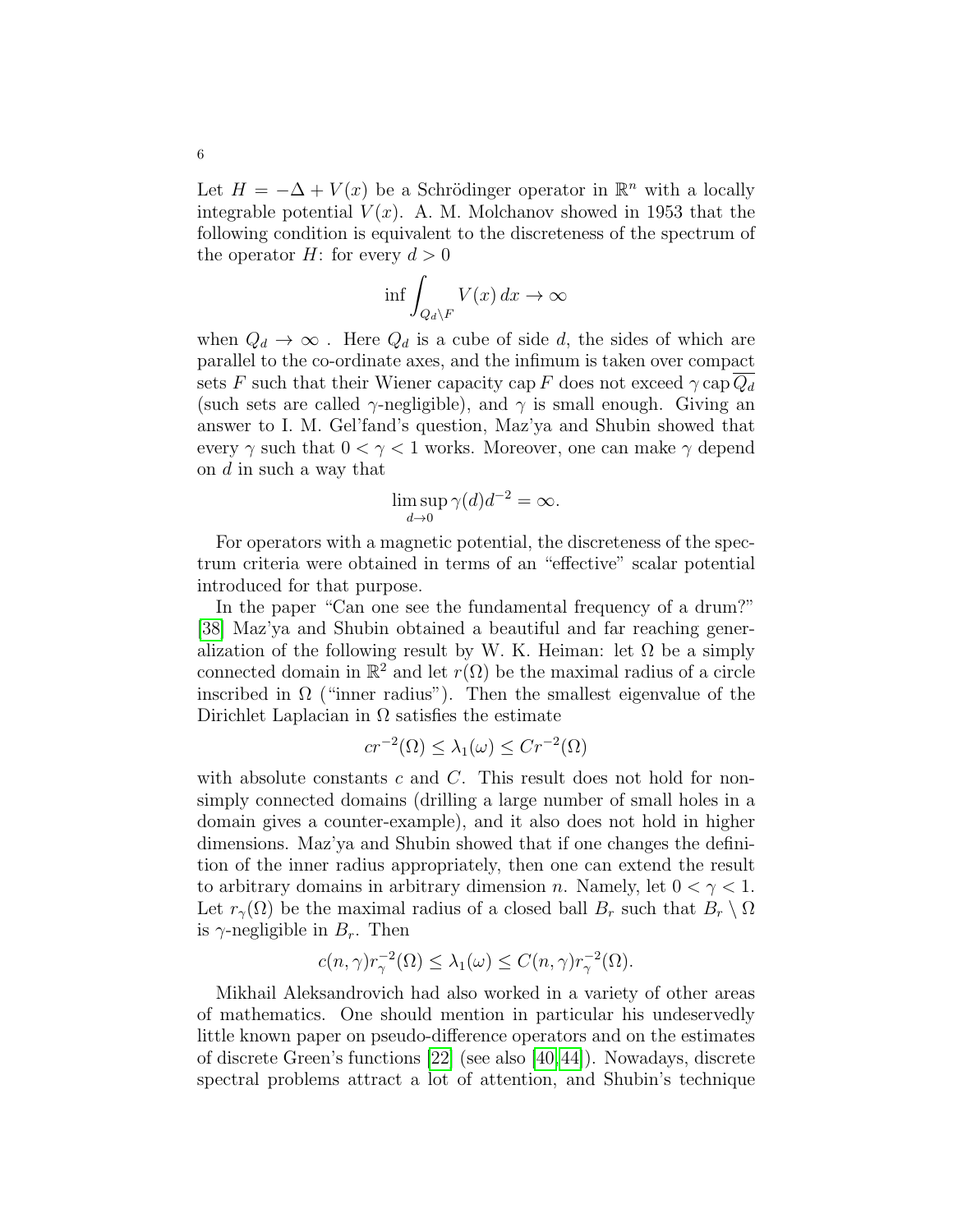should be extremely useful. It is impossible to adequately describe in this article his numerous papers (both single authored and joint with his students and collaborators) devoted to the spectral theory of operators on non-compact manifolds and on Lie Groups (in particular, see [\[2,](#page-7-3)[21,](#page-8-11) [39,](#page-9-5)[41\]](#page-9-6)). He had also worked on completely integrable equations [\[31,](#page-9-7)[32\]](#page-9-8), applications of non-standard analysis [\[4\]](#page-7-4), and other problems. The probably incomplete list of his publications in MathSciNet contains 135 items.

Shubin has written several remarkable books. Published in 1978, his book "Pseudodifferential operators and spectral theory" [\[18\]](#page-8-12) instantly became one of the main textbooks on microlocal analysis. Now, after more than forty years, it is still very popular. His joint monograph with F. A. Berezin "The Schrödinger Equation"  $[1]$  has been very influential. In that book, which was finished after Felix Alaksandrovich Berezin passed away, many topics, e.g. the path integrals, are treated in a rather unique way. In 2001 Mikhail Aleksandrovich wrote the textbook "Lectures on the equations of mathematical physics" [\[23\]](#page-8-13), which was based upon the lectures that he gave at the Moscow State University. Somewhat extended English translation of this book, edited by M. Braverman, R.McOwen, and P. Topalov, was recently published by the AMS [\[43\]](#page-9-9). In addition to numerous expository articles that he wrote for Russian Math. Uspehi, one should also mention extensive surveys that he wrote in collaboration with other authors for the VINITI publications (for example, [\[3,](#page-7-6) [8\]](#page-7-7)). He also edited Russian translations of the fundamental books by F. Treves and L. Hörmander.

Mikhail Aleksandrovich started participating in the famous seminar of I. M. Gel'fand in October of 1964, when he was a junior undergraduate student. He had been taking notes, practically with no interruptions, for 25 years, and preserved all of them. Now, with the financial support from the Clay Institute, these notes are available on the internet as the "Gelfand Seminar notes" file [\[25\]](#page-8-14). Gelfand's seminar was the center of mathematical life in the USSR, and Shubin's notes have become a unique testament of that years.

Mikhail Aleksandrovich was a remarkable lecturer and teacher. His lectures were extremely well prepared, with all small wrinkles ironed out. In a rather short period if time, he would lead students to nontrivial problems. He had advised on about 20 PhD dissertations. In addition to his PhD students, he strongly influenced many other young mathematicians. This was not limited to undergraduate and graduate students. He had worked a lot with high school students in summer math camps; as a result he published some of his lecture notes there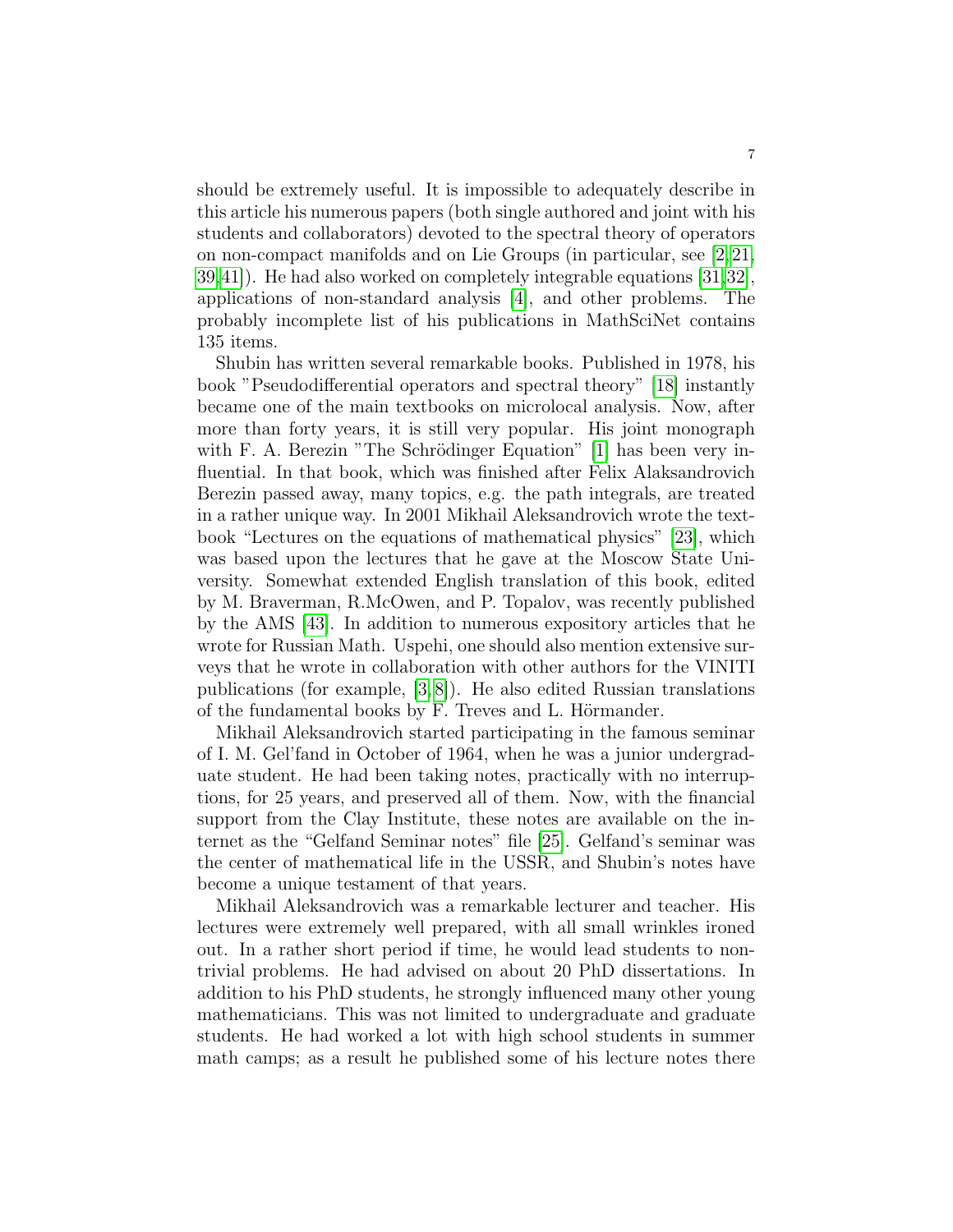and a small book [\[24\]](#page-8-15) in the "Mathematics Education" series. Starting 1969, Shubin worked at the Division of Differential Equations of the Department of Mechanics and Mathematics of the Moscow State University. In 1992 he became a Professor, and then Distinguished Professor of the Department of Mathematics of the Northeastern University in Boston, USA.

Mikhail Aleksandrovich was a remarkable, broadly educated, cheerful, and friendly person. In the seventies and eighties he was helping several Soviet mathematicians who had difficulties due to political reasons. He also fought against unfair admission practices that were taking place at the Department of Mathematics of the MSU.

The memory of Mikhail Aleksandrovich Shubin, a mathematician, teacher, and a human being, will remain forever in the hearts of his numerous colleagues, students, and friends.

> M. Braverman, B. M. Buchshtaber, M. Gromov, V. Ivrii, Yu. A. Kordyukov, P. Kuchment, V. Maz'ya, S. P. Novikov, T. Sunada, L. Friedlander, A. G. Khovanskii

## **REFERENCES**

- <span id="page-7-5"></span>[1] Berezin, F. A. ; Shubin, M. A. The Schrdinger equation. Translated from the 1983 Russian edition by Yu. Rajabov, D. A. Letes and N. A. Sakharova and revised by Shubin. With contributions by G. L. Litvinov and Letes. Mathematics and its Applications (Soviet Series), 66. Kluwer Academic Publishers Group, Dordrecht, 1991. xviii+555 pp. ISBN: 0-7923-1218-X
- <span id="page-7-3"></span>[2] M. Braverman, O. Milatovich, M. Shubin, Essential selfadjointness of Schrödinger-type operators on manifolds. (Russian) ; translated from Uspekhi Mat. Nauk 57 (2002), no. 4(346), 3–58 Russian Math. Surveys 57 (2002), no. 4, 641–692
- <span id="page-7-6"></span>[3] Egorov, Yu. V. ; Shubin, M. A. Linear partial differential equations. Elements of the modern theory [MR1175406 (93e:35001)]. Partial differential equations, II, 1–120, Encyclopaedia Math. Sci., 31, Springer, Berlin, 1994.
- <span id="page-7-4"></span>[4] Zvonkin, A. K. ; Shubin, M. A. Nonstandard analysis and singular perturbations of ordinary differential equations. (Russian) Uspekhi Mat. Nauk 39 (1984), no. 2(236), 77–127.
- <span id="page-7-0"></span>[5] Kozlov, S. M. ; Shubin, M. A. A theorem on the coincidence of spectra for random elliptic operators. (Russian) Funktsional. Anal. i Prilozhen. 16 (1982), no. 4, 74–75.
- <span id="page-7-1"></span>[6] Kozlov, S. M. ; Shubin, M. A. Coincidence of spectra of random elliptic operators. (Russian) Mat. Sb. (N.S.) 123(165) (1984), no. 4, 460–476.
- <span id="page-7-2"></span>[7] Novikov, S. P. ; Shubin, M. A. Morse inequalities and von Neumann  $II_1$ -factors. (Russian) Dokl. Akad. Nauk SSSR 289 (1986), no. 2, 289–292.
- <span id="page-7-7"></span>[8] Rozenblyum, G. V. ; Solomyak, M. Z. ; Shubin, M. A. Spectral theory of differential operators. (Russian) Current problems in mathematics. Fundamental directions, Vol. 64 (Russian), 5–248, Itogi Nauki i Tekhniki, Akad. Nauk SSSR, Vsesoyuz. Inst. Nauchn. i Tekhn.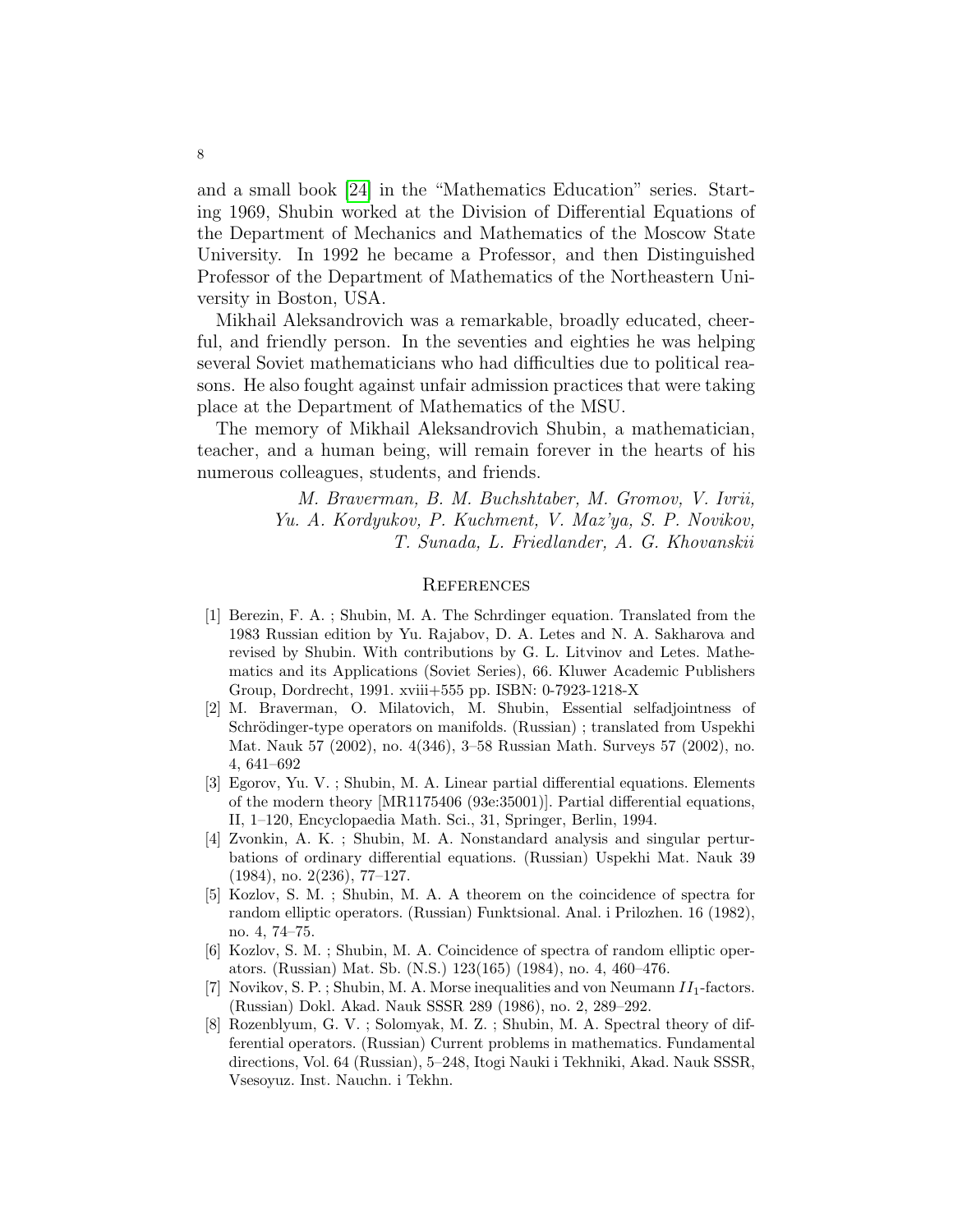- <span id="page-8-1"></span>[9] Tulovskii, V. N.; Shubin, M. A. The asymptotic distribution of the eigenvalues of pseudodifferential operators in  $\mathbb{R}^n$ . (Russian) Mat. Sb. (N.S.) 92(134) (1973), 571588, 648.
- <span id="page-8-6"></span>[10] Fedosov, B. V. ; Shubin, M. A. The index of random elliptic operators. I. (Russian) Mat. Sb. (N.S.) 106(148) (1978), no. 1, 108–140, 144. Fedosov, B. V. ; Shubin, M. A. The index of random elliptic operators. II. (Russian) Mat. Sb. (N.S.) 106(148) (1978), no. 3, 455–483, 496.
- <span id="page-8-7"></span>[11] Shenk, D. ; Shubin, M. A. Asymptotic expansion of state density and the spectral function of the Hill operator. (Russian) Mat. Sb. (N.S.) 128(170) (1985), no. 4, 474–491, 575.
- <span id="page-8-8"></span>[12] Shenk, D. ; Shubin, M. A. Asymptotic expansion of the spectral function of the Hill operator. (Russian) Funktsional. Anal. i Prilozhen. 20 (1986), no. 1, 89–90.
- <span id="page-8-0"></span>[13] MShubin, M. A. On holomorphic families of subspaces of a Banach space. Integral Equations Operator Theory 2 (1979), no. 3, 407–420.
- <span id="page-8-2"></span>[14] Shubin, M. A. Differential and pseudodifferential operators in spaces of almost periodic functions. (Russian) Mat. Sb. (N.S.) 95(137) (1974), 560–587, 632.
- [15] Shubin, M. A. Theorems on the coincidence of the spectra of a pseudodifferential almost periodic operator in the spaces  $L_2(Rn)$  and  $B_2(Rn)$ . (Russian) Sibirsk. Mat. Z. 17 (1976), no. 1, 200–215, 240.
- [16] Shubin, M. A. Almost periodic pseudodifferential operators, and von Neumann algebras. (Russian) Trudy Moskov. Mat. Ob. 35 (1976), 103–164.
- <span id="page-8-3"></span>[17] ubin, M. A. Almost periodic functions and partial differential operators. (Russian) Uspehi Mat. Nauk 33 (1978), no. 2(200), 3–47, 247.
- <span id="page-8-12"></span>[18] Shubin, M. A. Pseudodifferential operators and spectral theory. Translated from the Russian by Stig I. Andersson. Springer Series in Soviet Mathematics. Springer-Verlag, Berlin, 1987. x+278 pp. ISBN: 3-540-13621-5 Second edition. Springer-Verlag, Berlin, 2001. xii+288 pp. ISBN: 3-540-41195-X
- <span id="page-8-4"></span>[19] Shubin, M. A. The density of states of selfadjoint elliptic operators with almost periodic coefficients. (Russian) Trudy Sem. Petrovsk. No. 3 (1978), 243275.
- <span id="page-8-5"></span>[20] Shubin, M. A. Spectral theory and the index of elliptic operators with almostperiodic coefficients. (Russian) Uspekhi Mat. Nauk 34 (1979), no. 2(206), 95– 135.
- <span id="page-8-11"></span>[21] Shubin, M. A. Spectral properties and distribution functions of the spectrum of a transversally elliptic operator. (Russian) Trudy Sem. Petrovsk. No. 8 (1982), 239–258.
- <span id="page-8-10"></span>[22] Shubin, M. A. Pseudodifference operators and their Green function. (Russian) Izv. Akad. Nauk SSSR Ser. Mat. 49 (1985), no. 3, 652–671.
- <span id="page-8-13"></span>[23] M. A. Shubin, Lections on equations of mathematical physics (Russian), Moscow, Mosc. Center. Cont. Math. Educsation 2001, 2003.
- <span id="page-8-15"></span>[24] M. A. Shubin, Mathematical analysis for physics problems, Mosc. Center. Cont. Math. Educsation 2003.
- <span id="page-8-14"></span>[25] Gelfand Seminar Notes (taken by M. A. Shubin), https://www.claymath.org/publications/notes-talks-imgelfand-seminar
- [26] M. Gromov, G. Henkin, M. Shubin, Holomorphic  $L_2$  functions on coverings of pseudoconvex manifolds. Geom. Funct. Anal. 8 (1998), no. 3, 552–585.
- <span id="page-8-9"></span>[27] M. Gromov, M. Shubin, von Neumann spectra near zero. Geom. Funct. Anal. 1 (1991), no. 4, 375–404.